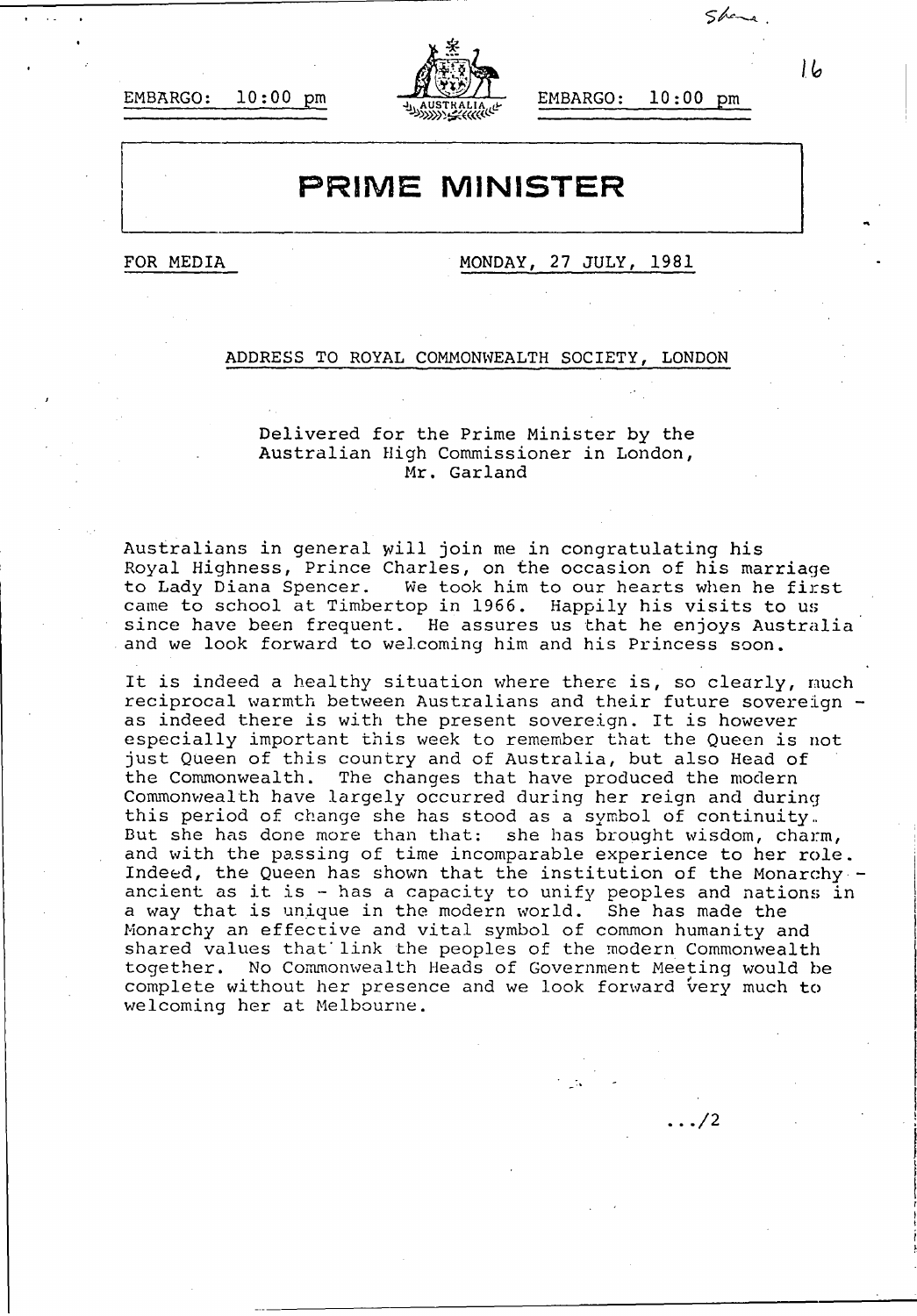Mr. President, this is an important year for the Commonwealth. Two years ago we met at Lusaka and made a major contribution to resolving a difficult and dangerous problem, one that others had tried and failed to resolve. As a result, Robert Mugabe will be attending the Melbourne meeting this year as Prime Minister of Zimbabwe.

In retrospect the Lusaka meeting stands as one of the Commonwealth's great successes. But it is worth recalling that before the event there was much gloom and doom around. Some even prophesised that the Commonwealth would break on the-rock of the Zimbabwe problem. Implicit in much of this pessimism was the suggestion that we should duck the issue, that we should not be "over ambitious" or have "delusions of grandeur"

We did not heed that advice. We did not duck the issue and we were abmitious. We set out determined to make a serious contribution and we made one. As a result the Commonwealth emerged immeasurably stronger, more confident in itself and with an enhanced reputation in the eyes of others.

I remind you of this not in order to score points over critics, but because I believe that the Lusaka experience contains two important lessons for us on the eve of the Commonwealth's next meeting at Melbourne. 'The first is that if the Commonwealth is to thrive, it has no choice but to engage the big issues of our time. We, its members, must not behave as if it is a side-show, restricting its efforts to peripheral matters. If we behave as a side-show we will be treated as one.

The second, and complementary, lesson I draw from Lusaka is that  $\cdot$ we should not under-estimate the importance of our own will and determination in thinking about what the Commonwealth can or cannot do. The scope for Commonwealth action is not pre-determined and fixed **by** some objective law. To a very considerable extent it depends on our own attitudes and commitments. **Of** course, there are objective limits to the role we can play, but we should not allow timidity or exaggerated modesty to circumscribe that role unnecessarily. Indeed, we should be alert to any opportunity to expand it.

I make these points not only because I believe that the Commonweal.th has a future, but because there are urgent issues to be dealt with and it is important that everyone who can contribute to progress should do so. The- international community is not so well endowed with effective instrumentalities that it can afford to do without the contribution that the Commonwealth is capable of providing.

This is particularly true, I believe, with respect to North-South issues. Progress on these has been languishing. over the last year, what is usually described as a dialogue has amounted to little more than acrimonious manoeuvering for position in terms of narrowly conceived self-interest. With few exceptions, there has been an absence of historical vision, of an enlightened and far-seeing sense of self-interest, of political will.

**2-**

 $\ldots/3$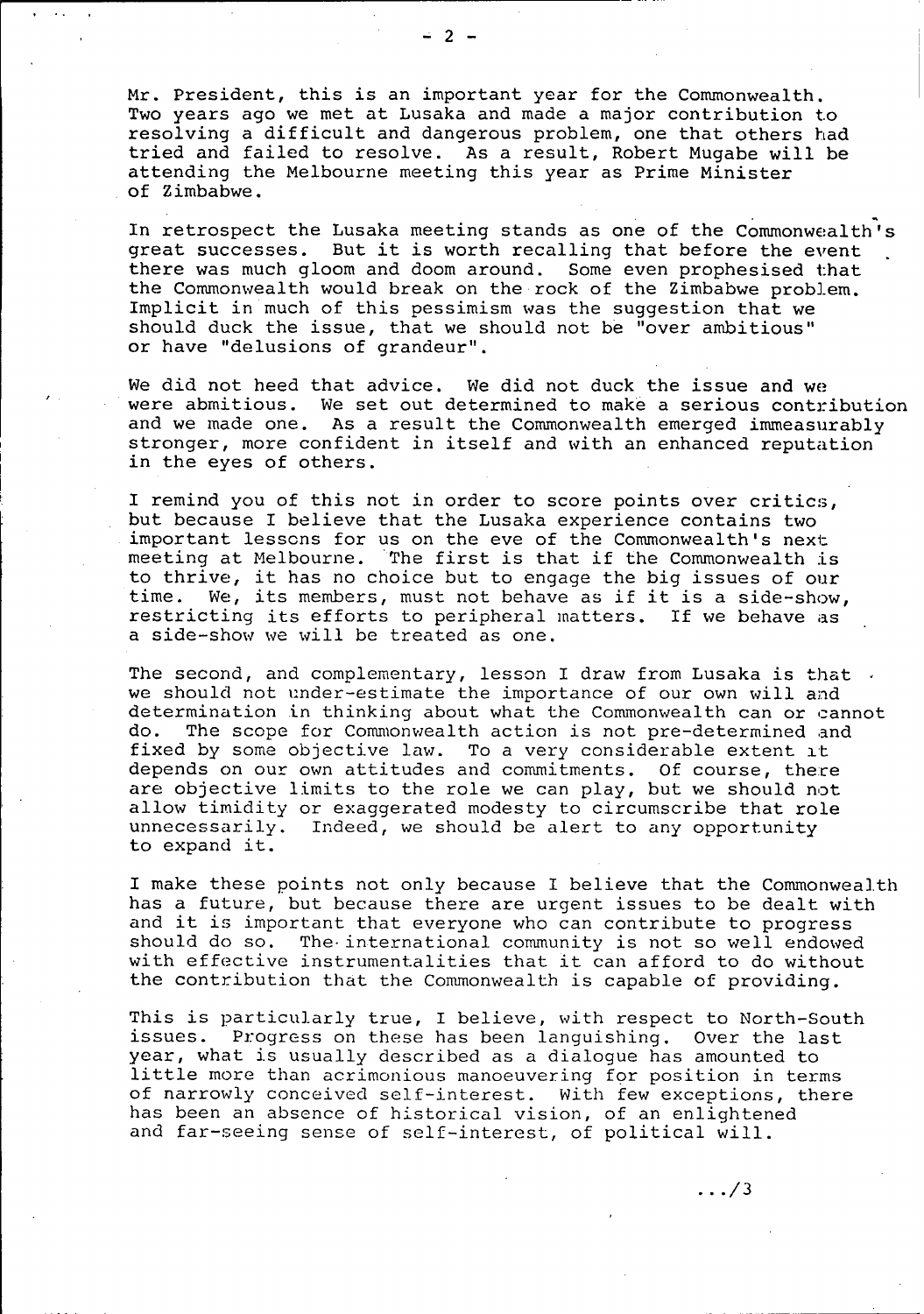Yet the kind of world we and our children are going to live in for the rest of this century and beyond is going to depend crucially on whether there is success or failure in this area. It is for this reason that Australia sets such store on achieving progress in restoring momentum to the process of global negotiations  $-$  a process that is important both in its own right and as evidence of a positive, constructive attitude to relations between developed and developing countries.

In contemplating North-South relations, it is usually the economic aspect which is stressed, and this is certainly very important. If we consider the two largest economies of the industrialised north, over 40 per cent of the United States' overseas trade and over 50 per cent of Japan's is with the South. In these and the other industrialised countries, hundreds of thousands of jobs depend on that trade. Moreover, the most rapidly growing economies of the world - those that provide the greatest opportunity for a rapid increase in trade - are in the South. As far as the developing countries are concerned, over **70** per cent of their trade is with the non-Communist industrialised countries, and they are also very dependent on the capital, technology and managerial skills of the North. Clearly economic interdependence is not just a slogan but a reality; and that reality means that a world divided into rich and-desperately poor countries can never be a stable, harmonious or morally acceptable world.

If the economic aspect was all that was involved it would make the future of North-South relations a vitally important topic. But it is not all that is involved. Indeed, in the not so long run the political and strategic dimensions of the relationship may be even $\cdot$ more important.

The North-South dialogue is really about the business of absorbing over a hundred new countries, countries which have come into existence with dramatic suddenness, into the international community. It is about adjusting existing processes and institutions in such a way that will accommodate the legitimate needs for status and influence of these countries, as well as provide them with the opportunity to further their material interests. It is about preventing the creation of a permanent and dangerously disaffected group of nations which feels that it has no stake in the existing order and no hope for the future.

Nor can the issues be divorced from East-West tensions. The Soviet Union has a dismal and shameful record in providing development aid to the South, but strategically and militarily it is constantly active in attempting to exploit frustration and instability. Sometimes it succeeds and sometimes it fails. But too much is at stake for the West to bet on a continuing high ratio of Soviet. failure. Given the distribution of the world's oil and other resources, and given also the location of. many of the key strategic "choke-points" in the world, a process of incremental gains by the Soviet Union would not have to go very far before it would alter the global balance. From my own experience I am confident that most Third World governments regard the Soviet Union as an unpalatable last resort so far as assistance is concerned. But I am also sure that if the situation appears hopeless and nothing else is forthcoming, many of them will turn to that last resort.

 $\ldots$ /4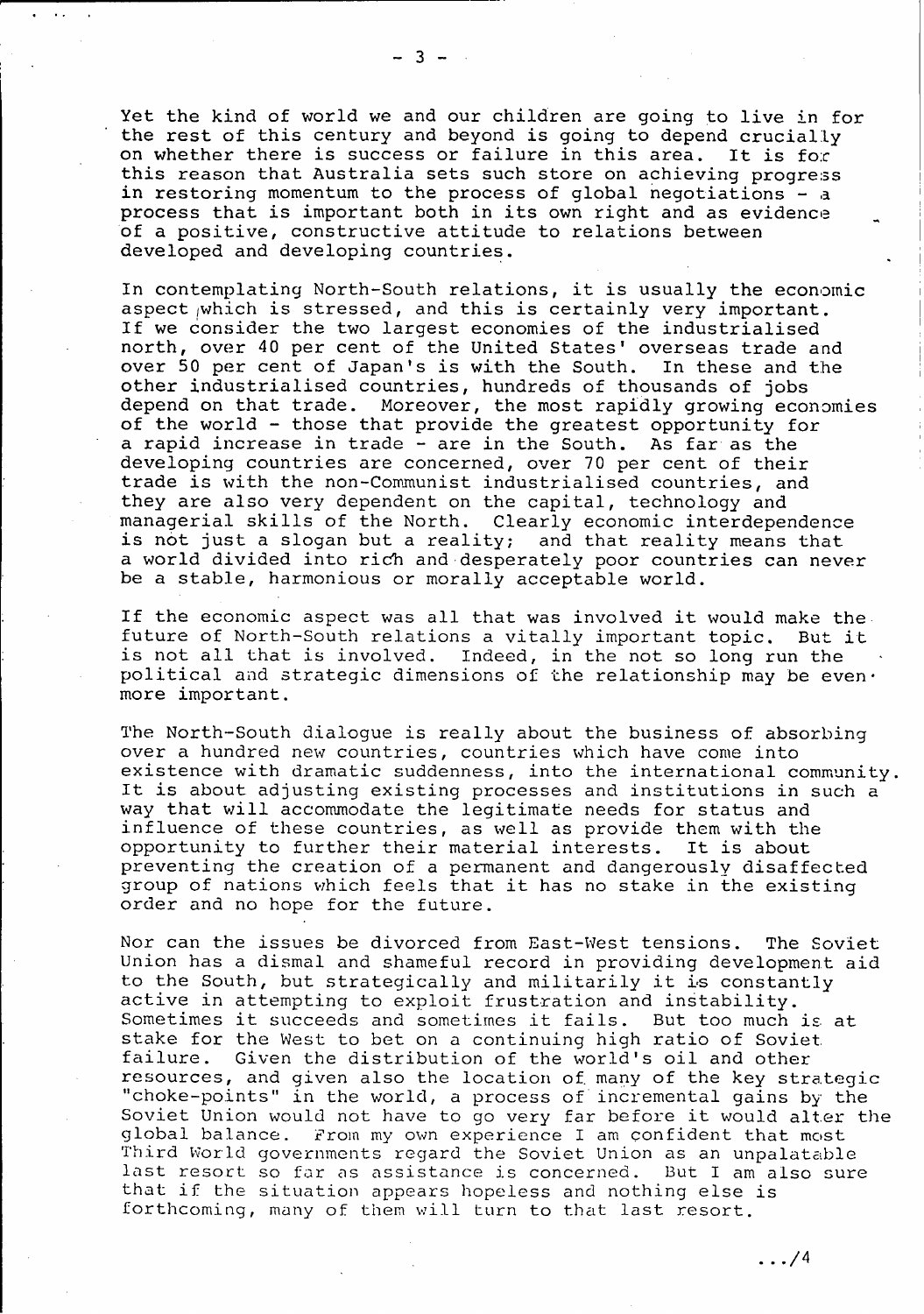I know that some think that the notion of a "South" or a<br>"Third World" is spurious. I believe that they are wrone I believe that they are wrong. Despite great hetrogeneity and internal conflict there is a real sense<br>of common identity and solidarity among these countries. While of common identity and solidarity among these countries. a bilateral approach to many problems is sensible, and indeed indispensable, it is a profound mistake to think that the whole question of North-South relations can be dissolved away into" a serious of bilateral issues.

Again, I know that some argue that the solution to the problems of the South should be left to the operation of market forces and to the adoption of sound policies **by** the developing countries themselves. I believe that these are half truths. Certainly, as the experience of many of Australia's neighbours has demonstrated very convincingly, the market can provide many developing countries with the means of making rapid progress - always assuming that the developed countries allow market forces to operate fairly. Certainly, too, sound domestic policies are an essential pre-requisite for progress in all cases. But what is essential. is not always sufficient. Quite clearly, for many developing countries more is needed if they are to hold together as viable social and political units - let alone break out of the cycle of poverty in which they are trapped and become active, contributing partners in the world economy.

The arcane and technical character which North-South discussions often assume must not be allowed to obscure the dramatic nature of what is at stake in the North-South dialogue. We are at a genuine turning point in modern history and statecraft of a high order is required to meet the challenge.

I believe that the Commonwealth is capable of making a real contribution in this respect. At a time when the world is groping for appropriate processes and institutions to meet the need for North-South negotiations, the Commonwealth has the advantage of being already in place. We have already made the transition from a colonial to a post-colonial. world and our history has enabled us to learn many of the lessons of North-South dialogue well in advance of much of the rest of the world.

Comparisons are usually invidious, but when one compares the atmosphere and procedures of the Commonwealth with those of otherinternational organisations, when one contemplates the friendly, informal and unpolemical way in which its affairs proceed, that over-worked word "unique" does not seem inappropriate.

We shall be meeting in Melbourne at a time when the dialogue has been stalemated, but when some significant efforts to restore momentum and create a more positive atmosphere are under way. It seems to me that the words of the Declaration of the Ottawa Summit do represent a commitment in principle by the nations concerned to participation in global negotiations, and-that is a significant step forward. The Mexican Summit at Cancun, which will follow immediately after the Melbourne meeting, represents another important effort to re-focus attention on North-South issues.

 $\ldots/5$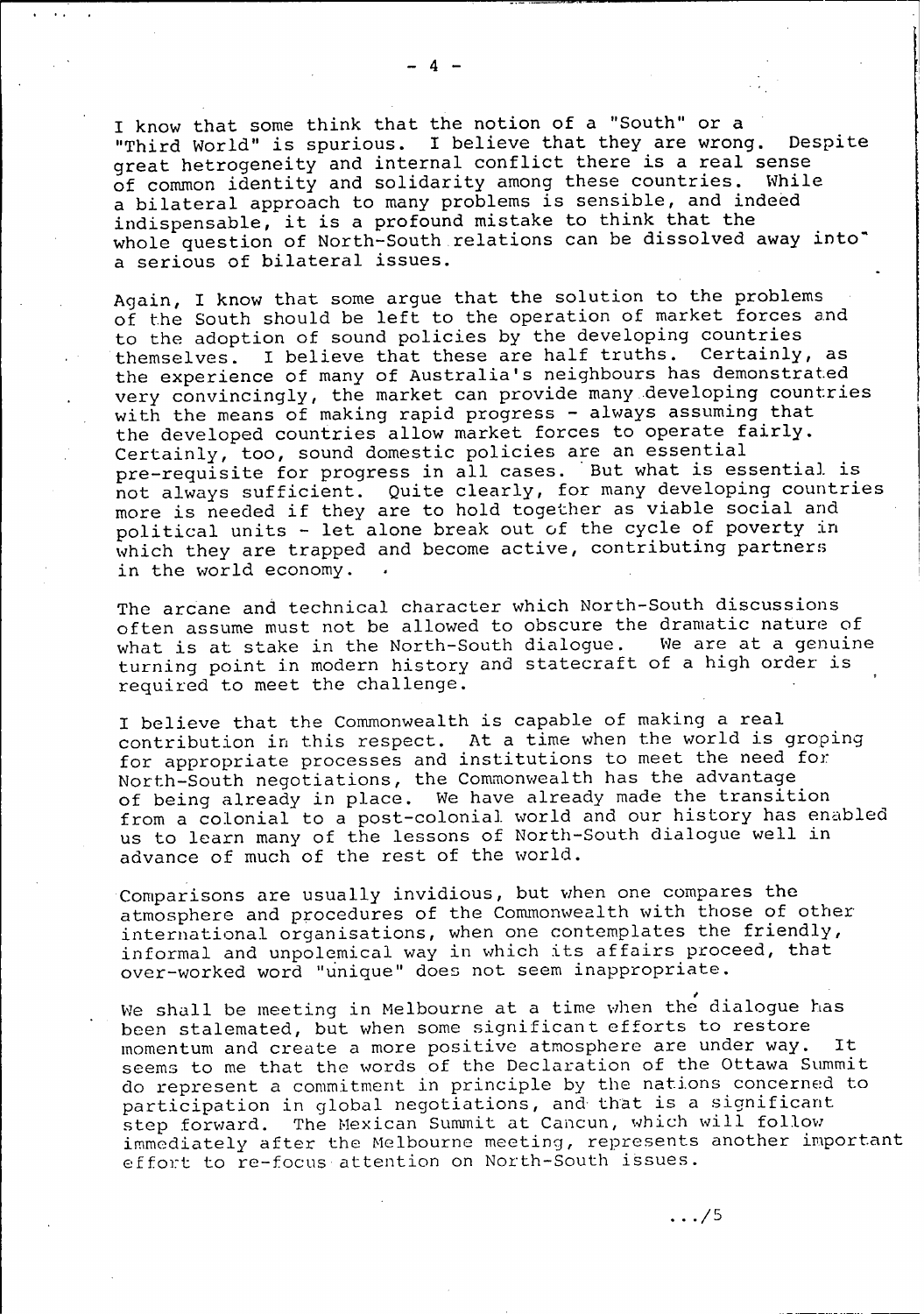In these circumstances, and always bearing in mind the gravity and urgency of the issues, I believe it is incumbent upon us to translate the Commonwealth's capacity into an effective contribution. As I see it we can do this in two ways. First, we can take such practical steps as are within our means to make progress on particular problems. It is true that there are some areas where progress depends on action by the very large Western economies. But it is also true that everything need not wait on their decision, that limited but significant steps can be taken **by** others. It **is"** not for me to pre-empt the deliberations of the Melbourne conference, but I hope that we shall explore the possibilities in this respect in a vigorous and positive spirit and that practical measures will result.

Secondly, and in my mind of at least equal'importance, I think that the countries gathered at Melbourne  $-$  who will, after all, represent a quarter of the world's population - should find a way of declaring in the clearest and most forceful terms their conviction and determination that it is imperative that momentum be restored to the North-South dialogue. Some will call this rhetoric. Let them do so. Those who belittle the importance of rhetoric which embodies the serious purpose and conviction of 40 countries understand little of politics. The Gettysburg Address was rhetoric. So was the Atlantic Charter and Churchill's wartime speeches. If we find the right words and if those words are an expression of real will, such a declaration will not be without effect.

Mr. President, there are other important issues which will be discussed at Melbourne. One of those will certainly be the future of Namibia. Commonwealth Governments recognise that responsibility for Commonwealth Governments recognise that responsibility for Namibia rests with the United Nations. In recent years, the Western members of the Security Council - the members of the contact group -<br>have made a sustained effort, based on Security Council Resolution 435, to break the deadlock and bring Namibia to independence and full membership of the international community. That resolution, which remains the cornerstone of international efforts to resolve the crisis, has been accepted **by** all parties to the dispute. Yet after nearly three years of close consultation it remains on the drawing board.

The blame for the delay in the implementation of the United Nation's plan lies fairly and squarely with the South African Government, which has temporised and procrastinated. I do not claim to be an authority on its motives, but fears have been expressed that an independent Namibia would come under direct or indirect Soviet<br>influence. It is very relevant therefore to recall similar fears It is very relevant therefore to recall similar fears about Zimbabwe before it achieved its independence, and to contrast them with what has actually happened there since. The clear evidence in the case of Zimbabwe and elsewhere is that the rapid achievement of independence, **by** a process of negotiation that frustrates the intrusion of Soviet military force into the situation, is the best way of preventing a country coming under Russian influence. Conversely,<br>the longer the delay and the more the issue is allowed to fester, the more likely it is that the Soviet Union will succeed in gaining a purchase on the situation. I would, therefore, urge those countries which have any influence on the Government of South Africa to bring home to it that its own self-interests would be best served **by** rapid movement.

**/6**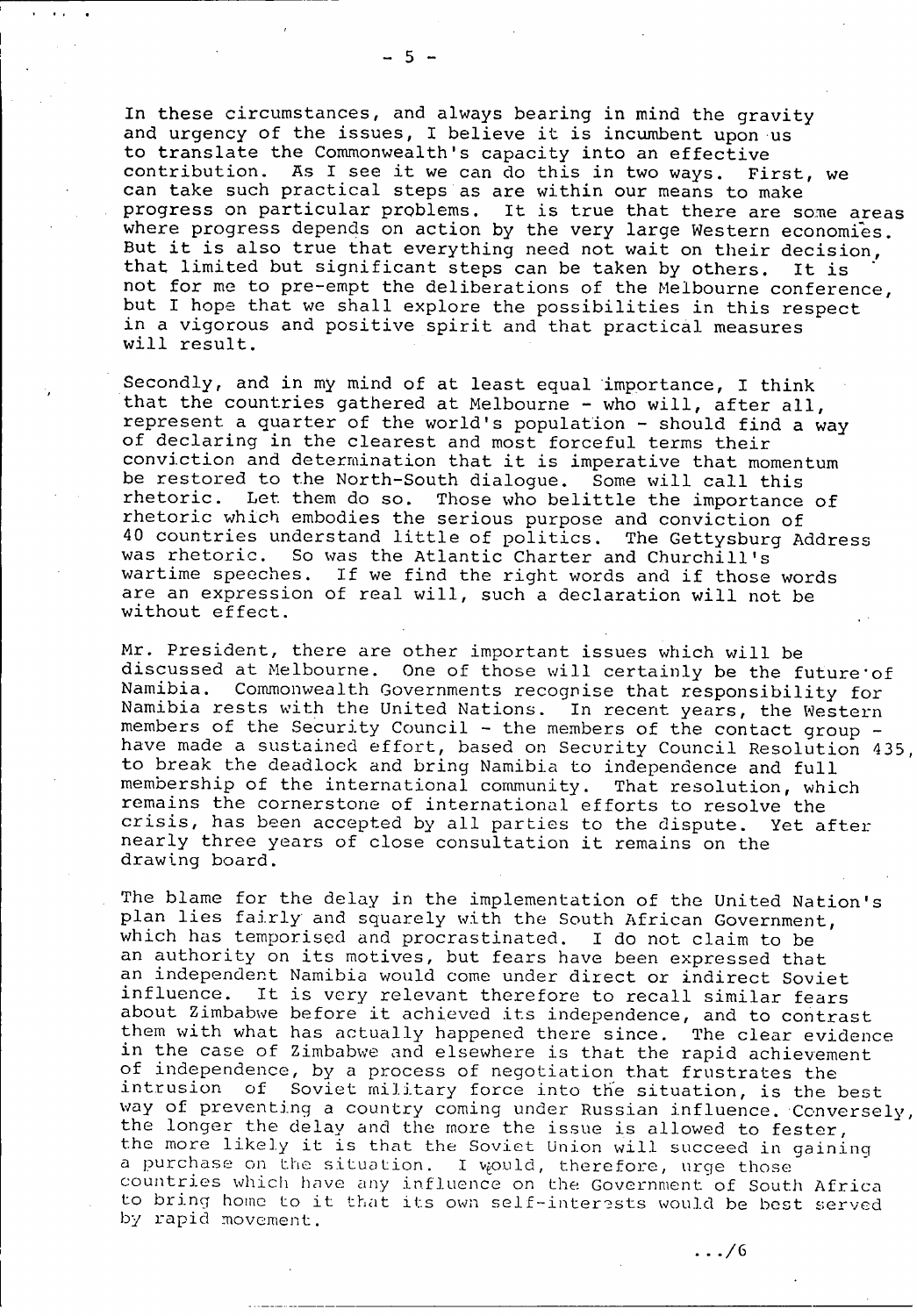**-6-**

I certainly hope that the contact group will have achieved such movement between now and October. If it has not, however, I think it will be appropriate for the Commonwealth make clear its willingness to offer what assistance it can. The Commonwealth has, after all, a clear and substantial interest in the outcome. An independent Namibia would be eligible for membership of the Commonwealth and would be welcomed as such. **All** the African states most closely involved, apart from South Africa itself and Angola, are Commonwealth members. Two of the members of the contact group the United Kingdom and Canada - are also Commonwealth members. Given these circumstances, an offer to help in the face of continuing stalemate could not be construed as "meddling",but would be a clear expression of legitimate interest and concern.

Let me now turn to sporting contacts with South Africa. The Commonwealth's collective attitude has been clear on this question and its actions over recent years have been among its greatest: successes.

It is important to understand the logic of the Commonwealth position. opposition to racial oppression is a fundamental Commonwealth principle, embodied clearly in the Declaration of' Commonwealth Principles adopted at the Heads of Government Meeting in 1971. Opposition to apartheid in South Africa clearly follows from a commitment to that principle. One of the areas afflicted **by** apartheid in South Africa is sport. Sport is important to South Africans. **By** denying the opportunity to participate in international sport, we affect them.

It has therefore properly been a Commonwealth aim to sever sporting links with South Africa, an aim that was given explicit expression in the Gleneagles Declaration at the Commonwealth Heads ,of Government meeting in London in **1977.**

It is against this background that the current Springbok tour of New Zealand must be seen. Consistent with its adherence to the Gleneagles Declaration, the Government of New Zealand has expressed opposition to the tour. As the Government of a country with an honourable record on race relations it has made clear its abhorrence of apartheid.

In the light of this episode, Commonwealth Heads of Government cannot avoid discussion of the spirit and interpretation of Gleneagles at Melbourne. The issue of apartheid in sport is an emotive one. But precisely because of this, it is of the utmost importance that the matter be discussed dispassionately with the ultimate objective kept clearly in mind. That objective is to end the vile practice of apartheid in South Africa. It is an objective which will best **be** served **by** preservation of the Comnonwealth's great achievements in this area.

The present tour is not a success for apartheid in sport. On the contrary it serves merely to emphasise how untenable and unacceptable it is. The only way in which apartheid could belatedly gain any benefit from the current situation would be for the tour to result in a damaging of the Commonwealth, the organisation which is perhaps its most effective enemy. We must not play into its hands by giving it such a victory.

**./7**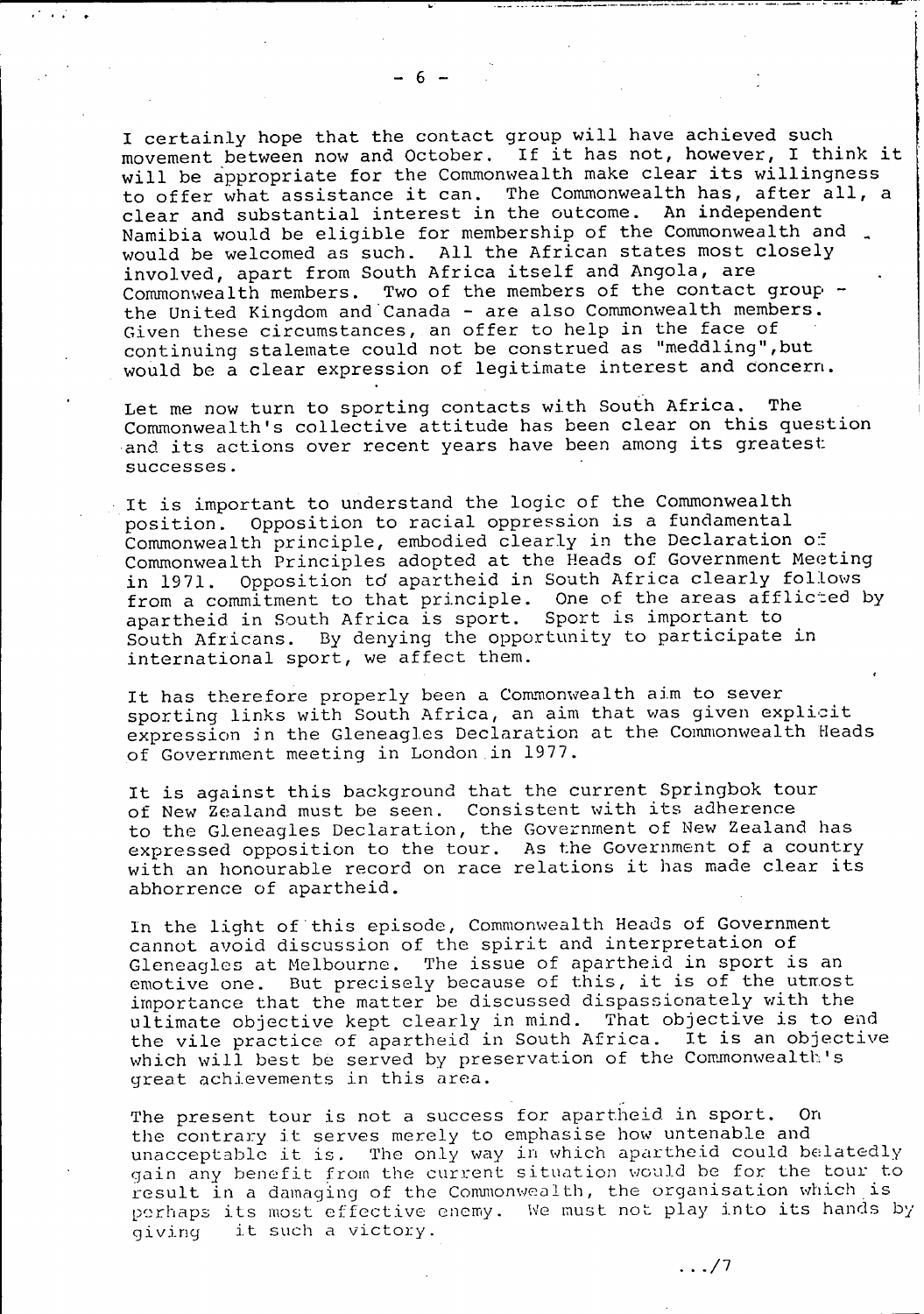The Commonwealth has shown in the past, when potentially damaging issues have arisen that it can act with discretion and commonsense in ways that enhance the Commonwealth rather than weaken it.

The Gleneagles Agreement itself was a consensus statement of vital Commonwealth principles, drawn up in private session with a real feeling of concern for the sensitivities of particular Commonwealth countries. There is no reason to believe that the Commonwealth will not approach the current issues with the same degree of sensitivity and concern  $-$  and so enhance the common cause of mankind, to which we are all committed.

Mr. President, a week after the royal wedding I shall be leaving for Vanuatu to attend the Annual South Pacific Forum Meeting, the third that I will have attended in the last four years. Australia attaches great importance to its near neighbours in the South West Pacific. My Government has increased Australian links with the region, and aid to it, very substantially.

We are particularly pleased that all members of the Forum are also members of the Commonwealth, and that, in the form of the Regional Meetings of the Commonwealth Heads of Government that were initiated in 1978, there now exists an additional forum in which they can meet other Commonwealth colleagues and discuss their problems. It is easy for larger and more established countries to forget the particular difficulties facing countries which are both very small and very new. But I can assure them that they will not be forgotten in Melbourne, and I think'that special attention should be given there to the particular problems of the isolated island states.

 $Mr.$  President, from the issues I have covered  $-$  and I have not attempted to be exhaustive  $-$  it is clear that we shall not be short on important questions to discuss in October. Indeed, I am sure that there will be those who will be concerned to caution that we should not bite off more than we can chew, that we must be realistic. Well, I have no problem with a call for realism  $-$  as long as its spiritual home is not the last ditch; as long as it does not amount to dismissing as unimportant what cannot be quantified or costed; and as long as it does not amount to another way of saying, "what I have, I hold".

True realism is as concerned with intangibles as with the tangibles - with the aspirations and ideals of people as well as their material needs, with what is changing and coming into existence as well as what is established. If the term is understood in this way then by all means let us approach Melbourne in a spirit of realism.

In a talk he gave in Canberra during his recent visit, Secretary General Ramphal observed that this new Commonwealth we have all helped to fashion is at a high point of confidence. He spoke of its potential as a pace-setter of a new, modern and wholly respectable relationship; of its special relevance to the era of negotiations we have now entered. **I** endorse his words and I hope and believe that the Melbourne meeting will strengthen that confidence still further and will consolidate the Commonwealth's claims to be an organisation which is not only valuable to its members, but which has an important contribution to make to the progress of human society as a whole.

 $\lambda$